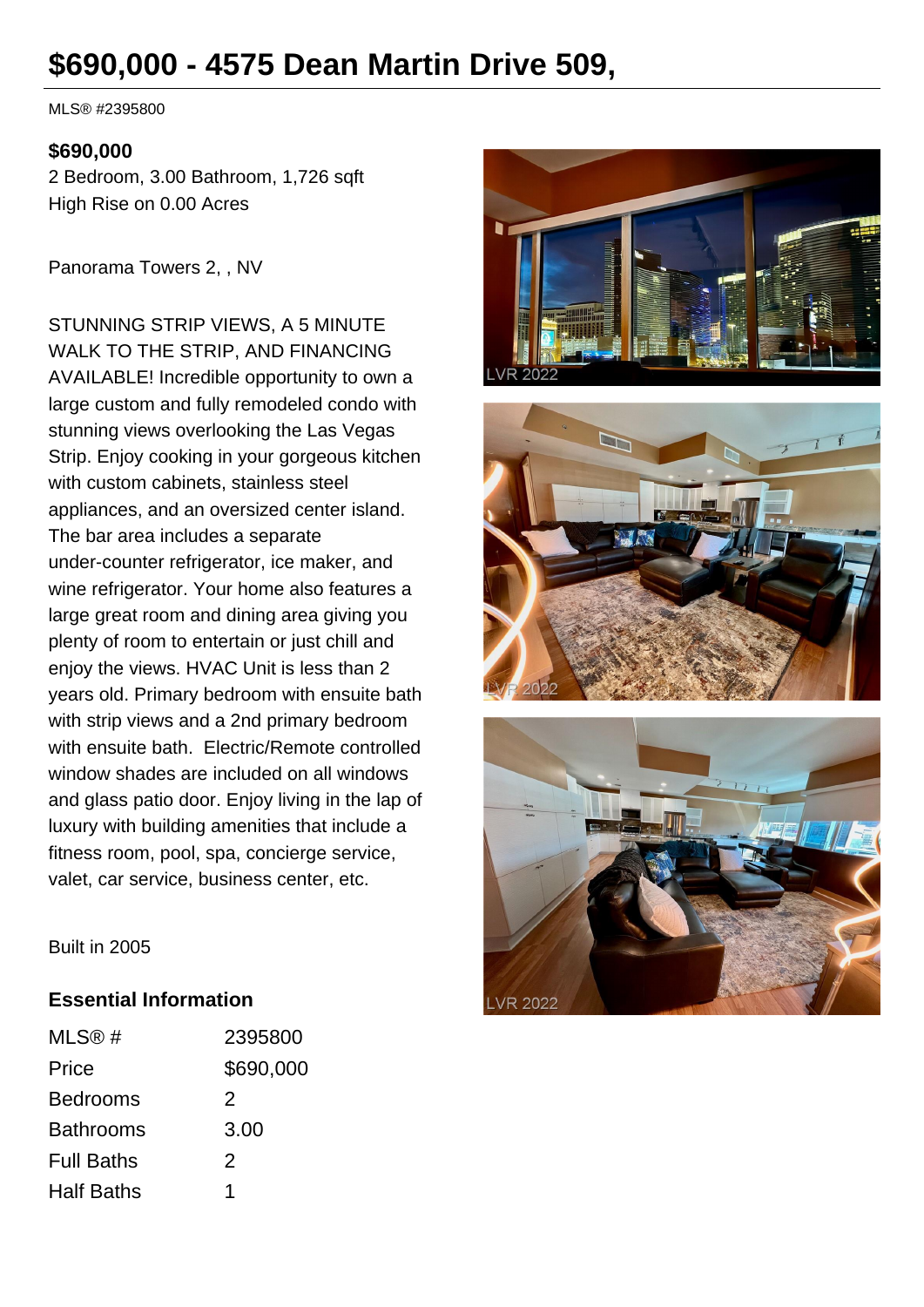| Square Footage    | 1,726                         |
|-------------------|-------------------------------|
| Acres             | 0.00                          |
| <b>Year Built</b> | 2005                          |
| <b>Type</b>       | <b>High Rise</b>              |
| <b>Status</b>     | <b>Active-Exclusive Right</b> |

# **Community Information**

| <b>Address</b> | 4575 Dean Martin Drive 509 |
|----------------|----------------------------|
| Subdivision    | Panorama Towers 2          |
| County         | <b>Clark County</b>        |
| <b>State</b>   | NV                         |
| Zip Code       | 89103                      |

## **Amenities**

| <b>Utilities</b> | <b>Cable Wired</b>                                                                                                                                                                                                                  |
|------------------|-------------------------------------------------------------------------------------------------------------------------------------------------------------------------------------------------------------------------------------|
| <b>Features</b>  | CC&RS, COMMUNITY Facilities, COMMUNITY Pool, COMMUNITY<br>Spa, Exercise Room, Fitness Center, Not Age Restricted, BBQ Area,<br>Business Center, Concierge, Guard Gated, Guest Parking, Pet Park,<br>Pool, Recreation Room, Security |
| Parking          | <b>Assigned Parking Space</b>                                                                                                                                                                                                       |
| View             | City View, Strip View, East                                                                                                                                                                                                         |

## **Interior**

| <b>Interior Features</b> | Blinds, Windows Coverings Throughout, Electric Shades, Fire Sprinklers             |
|--------------------------|------------------------------------------------------------------------------------|
| Appliances               | Microwave, Wine Refrigerator, Energy Star Appliances, Separate Ice<br><b>Maker</b> |
| Heating                  | Central, Inside Unit                                                               |
| Cooling                  | Unit                                                                               |
| <b>Stories</b>           | High-Rise                                                                          |

## **Exterior**

Exterior Features Terrace

# **School Information**

| Elementary | <b>Thiriot Joseph</b> |
|------------|-----------------------|
| Middle     | Sawyer Grant*         |
| High       | Clark Ed. W.          |

## **Additional Information**

Date Listed May 12th, 2022